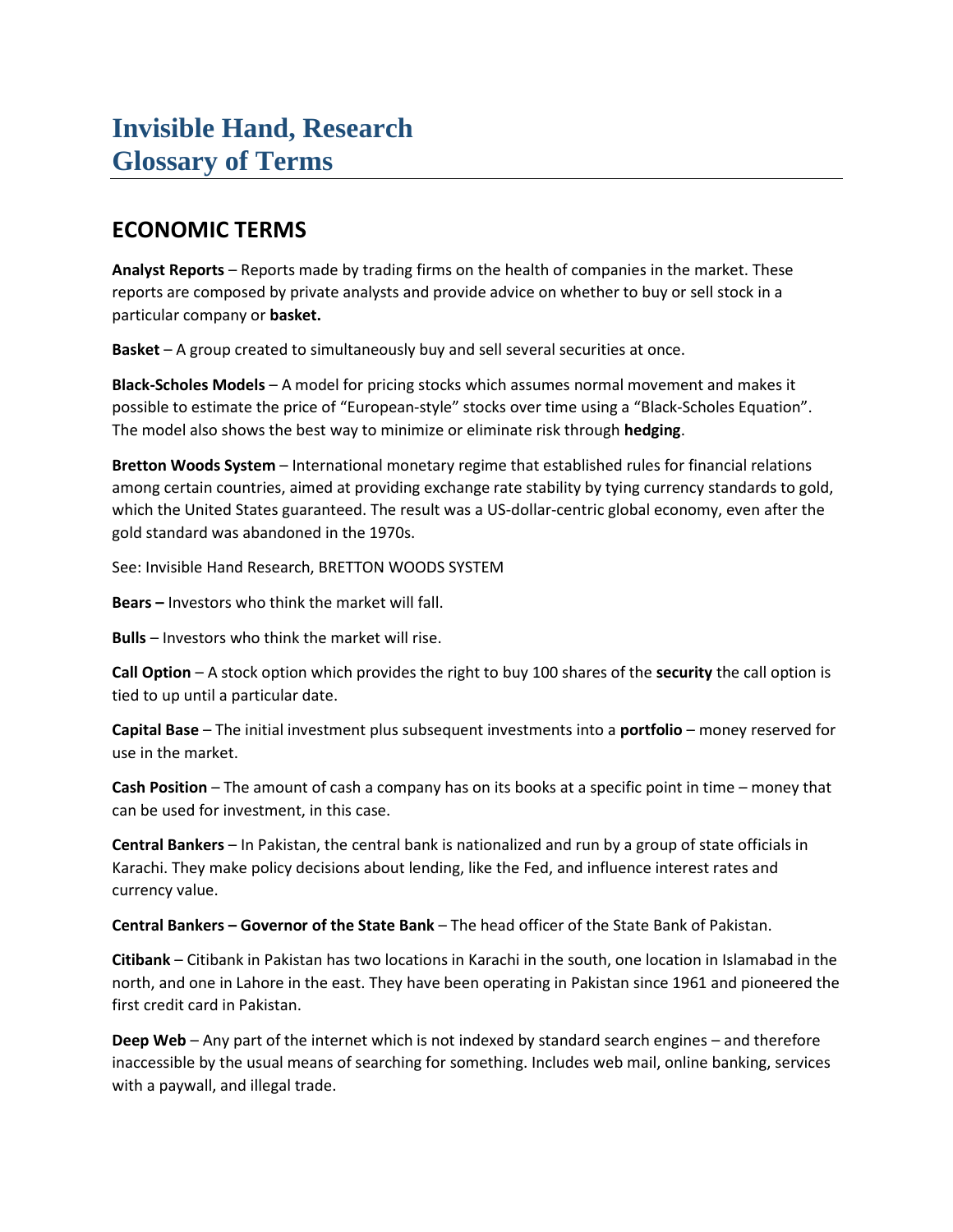**Dividend** – A distribution of a portion of a company's earnings. When the company profits, it can allocate those profits to shareholders – which is what Bashir is describing on p. 74. "Communion Capital" is a fictional firm Nick and Bashir have stock in.

**Fixed Exchange Rate –** "Tying the rupee to a basket." The central bankers of a country stabilizes its currency by agreeing to buy and sell that currency at prices that are completely dependent on the strength of another nation's currency, or in Bashir's suggestion, a **currency basket.**

**Currency Basket** – A group of securitized currencies. This is a way that traders buy and sell several currencies at the same time. Currency baskets tend to be more stable investments, since currencies from multiple countries' fluctuations tend to balance each other out. This is also why fixing a currency's strength to a currency basket helps to stabilize that currency's strength.

**Forex Trading** – "Quick, rupee-related trades". The process of trading options on **currency pairs.** To buy a currency pair, what you're really doing is buying the **base currency** and selling the equivalent amount of the **quote currency** – i.e., selling X number of Rupees to buy Y number of Dollars, because you expect that the value of rupees will go down relative to the dollar in the future.

**Currency Pairs –** How currencies are priced in the forex market by comparing exchange rates of two given currencies. Trading options on currencies via currency pairs is a way of speculating on the strength of currencies relative to one another, as Nick is doing with the rupee and various other currencies.

**Base Currency** – The currency you buy when you buy a currency pair. This is the currency you end up with in that trade.

**Quote Currency** – The currency you sell when you buy a currency pair. This is the currency you use to purchase the base currency.

**Future** – A buyable and sellable commitment to buy or sell an asset at an agreed-upon price, regardless of future price fluctuations.

**Gulab Jamun** – A milk-based solid sweet. Comes in many varieties. Often eaten at major celebrations or holidays.

**Hedge Fund** – A group of investors seeking to maximize or guarantee profit by unusual trading methods and strategies.

**Hedging** – A method of trading whereby a trader both buys and sells an asset in a particular way to offset any risk of losing money.

**Illiquid Assets** – Any asset that cannot be sold or exchanged for cash quickly without a "substantial loss in value". As Nick says, "Real estate." Widely understood to be a good way to hide laundered money – many apartments in London and New York are purchased as shelters for laundered money.

**Insolvency –** The state of being unable to pay the money owed. In this case, it refers to the government of Pakistan being unable to use Rupees, whose value has plummeted, to pay debts.

**Leverage** – Any methods used to increase the potential returns of an investment.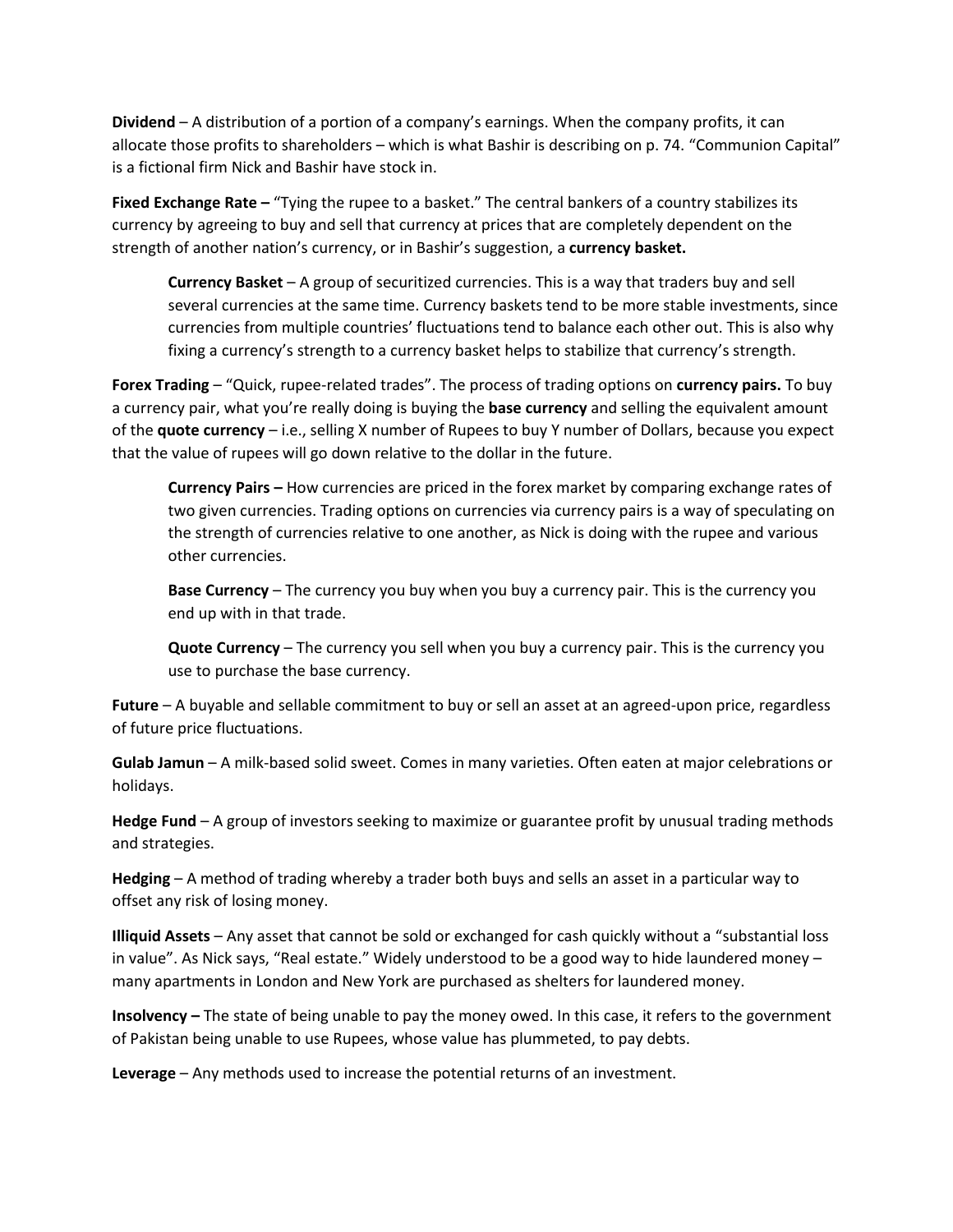**Lexis-Nexis** – Company providing legal research and accessibility via computer for legal and journalistic documents. Often used for journalistic research, business research, and risk-management services.

**Karl Marx** – Economist, philosopher, held that human societies develop through class structure and advocated for control of the "means of production" to be given to the working classes. Author of "Das Kapital", famous for writing that "religion is the opiate of the masses."

**Money Laundering** – Processes of dubious legality by which illegal money gains can be made to seem clean. Some examples include: converting money into casino chips secretly and cashing out at a lowregulation casino; or paying a "smurf" to make many small deposits in different accounts to avoid suspicion.

#### Article[: http://www.businessinsider.com/beginners-guide-to-money-laundering-2014-10](http://www.businessinsider.com/beginners-guide-to-money-laundering-2014-10)

**Hawala Brokers** – Hawala is an arab word meaning "transfer". Hawala trading is complex brokerage system which relies entirely on the honor system. The launderer pays money to one broker, who makes a promise with another broker to pay him that sum in the future. The second broker, without having received any funds, pays their own equivalent sum to a recipient. The brokers settle the promise informally, and the customers receive the correct amounts. The honor system helps to obfuscate trails of cash, and Hawala trading is often used to launder money.

**Moving Average** – A sort of "line of best fit" for a stock's price changes in a given amount of time. It filters out the "noise" from random price fluctuations. There are two kinds of widely used MA:

**Simple Moving Average –** average price of a security over a given amount of time.

**Exponential Moving Average** – gives more weight to more recent prices.

**Official Registrant** – The person who registered an account, and therefore is on official records as the owner of that account.

**Open Interest** – The total number of options and/or futures contracts not closed or delivered on a particular day. Increasing open interest indicates that a price movement is strengthening (people are entering the market more) and decreasing or "drying up" open interest indicates that a price movement is weakening (people are getting out of the market) and could halt or reverse.

**Options Chains** – A system of presenting quotes of all the options for a given security, including **put option** and **call option strike prices**. Options chains present put and call options with a variety of prices and expiration dates so you can make an informed choice about buying options.

**Position** – An amount of a security, commodity, or currency that is bought or sold.

**Long Position (longs) –** Buying a security, commodity, or currency with the expectation that its value will go up over time. Opposite of shorting a security. See "shorting".

**Privatization** – The transfer of ownership of a public service (in this case, water) from public ownership by the government to the private sector – either a for-profit or nonprofit business.

**Options**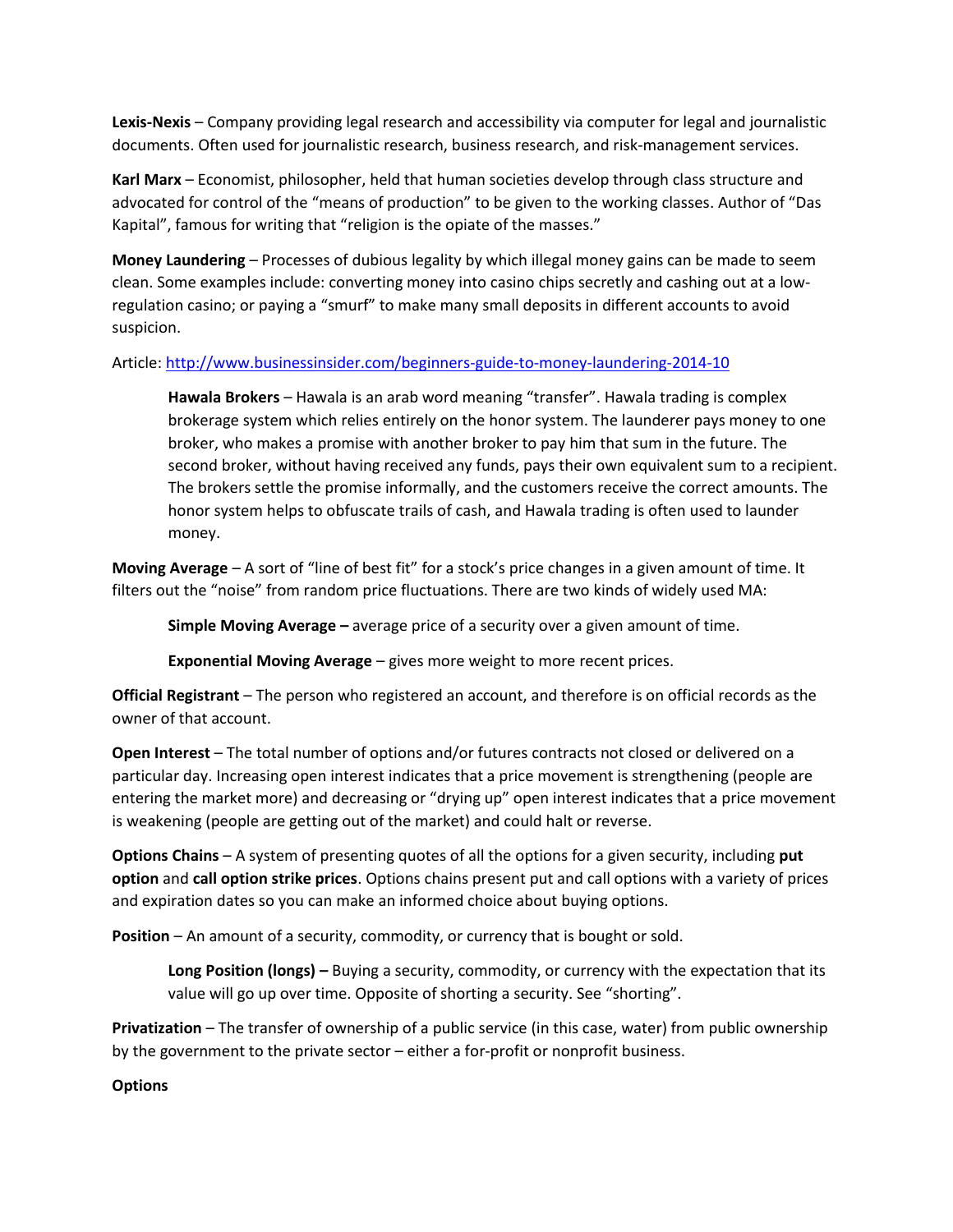**Put Option (options to sell)** – A stock option which provides the right to sell assets on an agreed price up until a particular date. By buying "put options", an investor is betting a stock will go down in value, and can make money by ensuring they sell the stock at the value it was when they bought the put. The buyer also has the choice not to exercise the option – in which case, all that is lost is the fee spent on buying the put.

**Call Option (options to buy) –** A stock option which provides the right to buy assets on an agreed price up until a particular date. By buying "call options", an investor is betting a stock will go up in value, and can make money by ensuring they buy the stock at a cheaper price than where it ends up. The buyer also has the choice not to exercise the option – in which case, all that is lost is the fee spent on buying the call.

**Security** – A financial instrument that represents some kind of financial value. Securities are the way that the financial community standardizes trading many different kinds of assets.

**Securitization** – The process by which an asset (real estate, debt, company ownership) is transformed into a security for trading.

**Sell at market –** This is the "current" price, i.e. the price of the last trade.

**Sell at the current ask** – This is the "best potential price" that buyers are willing to transact. They are "tip of the iceberg" prices. In this case, they don't match the market price. Nick is explaining that if they sell at market, the buyer will wait to let the price drop by fractions and skim the fractions off, keeping that money from coming to Nick and Bashir.

**Shorting –** By borrowing shares and selling them immediately, then waiting until those shares decrease in value and buying the shares back to return them to the borrowee, you can make a profit of the difference between the initial price of the stock and the price of the stock after the price dropped.

**Strike Prices** – The price at which a security can be bought (for call options) or sold (for put options)

**Stock** – A tradeable security that represents a claim on the earnings and assets of a corporation.

**Stock Charts** – Graphic representation of the price movement of given stock(s).

**Stochastics** – events or systems that are unpredictable due to one or more random variables. In finance, stochastic models are used to represent seemingly random behavior of assets – stocks, commodities, currency.

**Stochastic Oscillator –** A momentum indicator comparing a security's closing price to a price range over a given time period. The model makes it easier to find a **moving average**.

**Trading Curb** – A financial instrument that halts trading to prevent speculative gains or market crashes. "how long it takes them to shut down trading."

**Union Bank of Switzerland** – A Swiss global finance services company, considered the world's largest manager of private wealth assets.

**Volume** – The number of transactions for a security during a given period of time. When volume drops, that means fewer transactions are happening.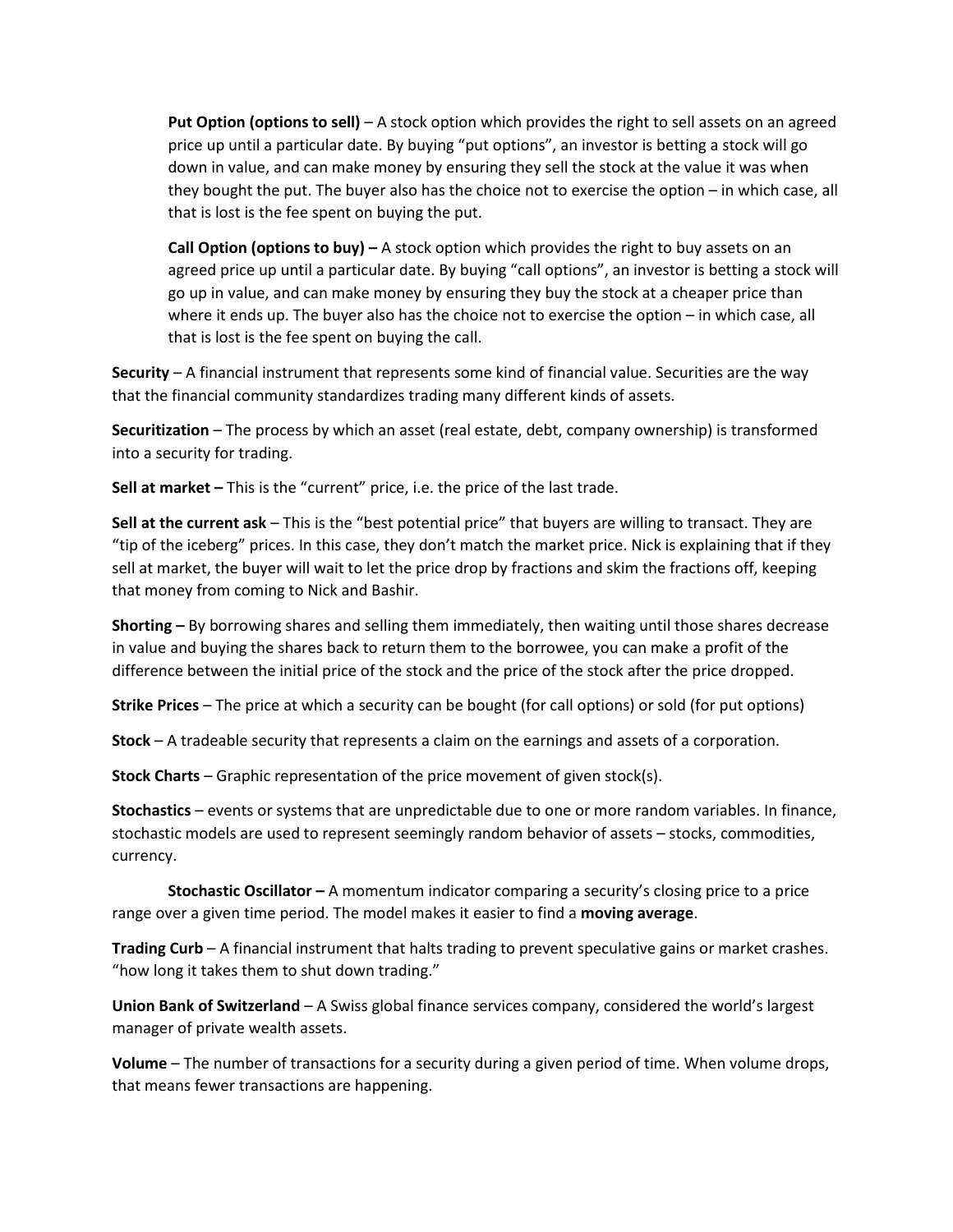## **PAKISTAN / ISLAM**

**Abbottabad** – Location of the Pakistan Military Academy. Location of the compound where Osama Bin Laden was killed. Just west of Kashmir, in the northeast of Pakistan.

**Bahawalpur** – A city south of Lahore, with a principally agriculture-based economy. The Bahawalpur Times is fictional.

**Daniel Pearl** – A journalist for the Wall Street Journal who was kidnapped by Pakistani militants and murdered in 2002 when ransom demands were not met.

**Drones –** Unmanned combat aerial vehicles. The United States has been using drones to bomb targets in Pakistan since 2004.

**Faisalabad** – A city in Punjab Province. The third most populated city in Pakistan. Approximately 4h from Multan.

**Imam –** An Islamic leadership position, most often based around being a worship leader of a mosque and Muslim community. "In everyday terms, the imam for Sunni Muslims is the one who leads Islamic formal prayers, even in locations besides the mosque, whenever prayers are done in a group of two or more with one person leading (imam) and the others following by copying his ritual actions of worship."

While many imams are scholars who have been brought into the scholarly class before becoming Imams, Muslims are not required to be scholars to lead worship at a mosque and therefore can become Imams without making this class transition.

**Indus River** – The longest river in Pakistan. It and its tributaries are what create the Indus River Basin, which is the key, via irrigation, to Pakistan's agriculture industry. This is possibly the "river" that Bashir refers to.

**Islamabad** – The capital of Pakistan and the center of its government.

**Jhelum** – A city in the Punjab province, in the northeast of Pakistan. On the right bank of the Jhelum river with a humid, subtropical climate.

**Juma prayers –** Friday prayers held just after noon instead of the "Zuhr prayer". Participants listen to a sermon by a religious leader called the Khatib (who is also often the Imam), then recite the first half of the Zuhr prayer, then recite a congregational prayer led by the Imam.

Lashkar e Jhangvi – a Sunni Supremacist and Jihadi militant organization. Lashkar is based out of Lahore, but when the Taliban took control of Afghanistan, Lashkar moved operations to that country.

**Multan** – A city in east Pakistan, famous for its crops. It is approximately 7 hours by car from Jhelum.

**Musharraf –** General Pervez Musharraf, the tenth president of Pakistan. Was threatened with impeachment in 2008 and resigned to avoid it. The country has issued warrants for him for his alleged involvement with the assassination of Benazir Bhutto.

**Ramzaan –** The ninth month of the Islamic calendar, observed worldwide as a month of fasting to commemorate the first revelation of the Quran to Muhammad.